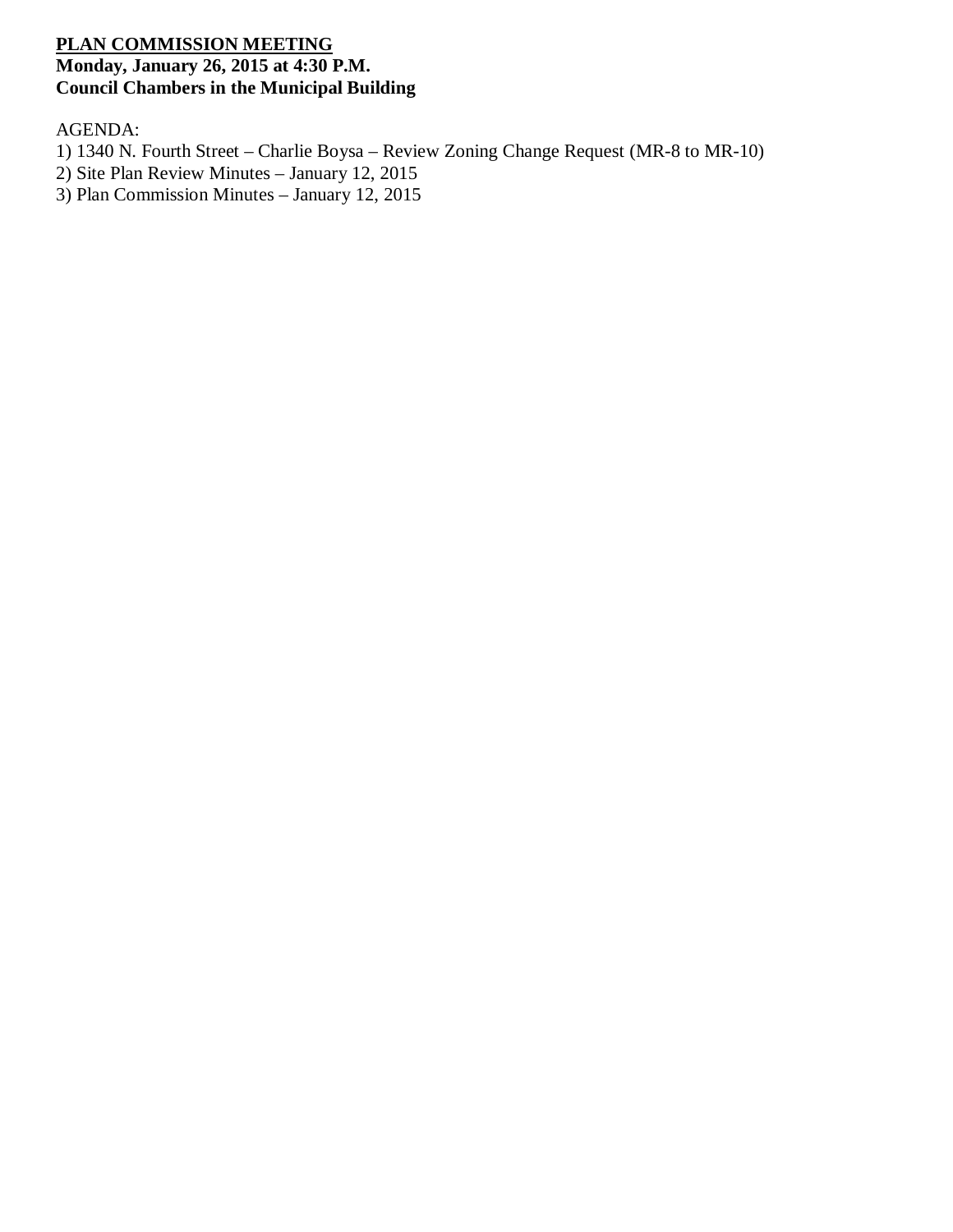# **1340 North Fourth Street**

### **Background**

Basco Development, L.L.C is looking to build 5-6 12 unit Multiplexes on the property located at 1340 N.  $4<sup>th</sup>$  Street. This 8.5 acre parcel is currently zoned MR-8 (Multi-Family Residential-8). In order to accommodate this density the property needs to be rezoned to MR-10 (Multi-Family Residential-10).

## **The Process**

Under Chapter 18.903**(5)**:

### *Initial Review by the Plan Commission and Scheduling of Common Council Public Hearing*

*The Common Council shall not make an amendment to the Official Zoning Map without allowing for a recommendation from the Plan Commission per the provisions of this Subsection.*

- *(a) The Plan Commission shall schedule a reasonable time and place for a public meeting to hear the application within 45 days of the acceptance and determination of the complete application as determined by the Zoning Administrator. The Applicant may appear in person, by agent, and/or by attorney.*
- *(b) Within 60 days after the public meeting (or within an extension of said period requested in writing by the Applicant and granted by the Plan Commission), the Plan Commission shall schedule a public hearing before the Common Council.*

The purpose of this meeting is to set a date for a public hearing as directed in 18.903**(5)**. The Zoning Administrator has attached the public hearing notice that is to be sent out to the Watertown Daily Times for Plan Commission review. It should be noted that discussion of the proposed zoning change and site plan review comments along with public comments will be reviewed and go before the Plan Commission following the Common Council Public Hearing.

## **Options:**

These are the following options, but not limited to, for the Plan Commission based on the information received by the City of Watertown Zoning Administrator:

- 1. Deny recommendation of the Public Hearing and the dates contained within the Public Hearing Notice document.
- 2. Approval and recommendation to move forward with the Public Hearing and the dates contained within the Public Hearing Notice document.
- 3. Approval and recommendation to move forward with the Public Hearing but with changes (date changes, wording, etc.) to the Public Hearing Notice document.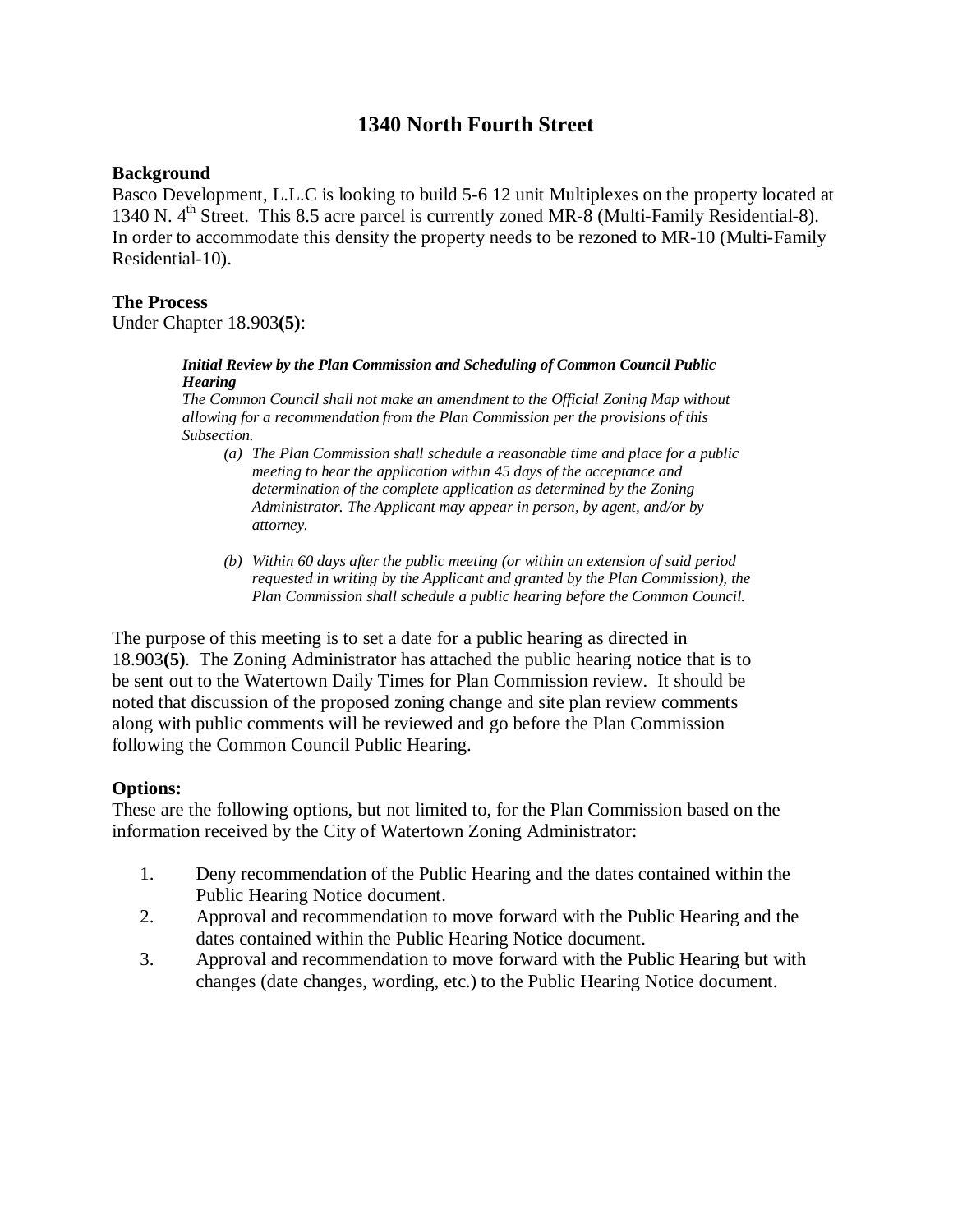### **NOTICE OF PUBLIC HEARING**

Notice is hereby given by the Common Council of the City of Watertown, Wisconsin, that a public hearing will be held on the 17th day of February, 2015 in the Council Chambers of the Municipal Building, 106 Jones Street, Watertown, Wisconsin at 7:00 P.M., or shortly thereafter, to consider the request of Basco Development, L.L.C to rezone the following described property from MR-8, Multi-family Residential-8, to MR-10, Multi-family Residential-10. The property is located in the City of Watertown, Dodge County, Wisconsin and is further described as follows:

LOT 1 CSM 3246 IN V19 P126 BEING PT OL 36/13TH WARD DOC 1038939, 787644 & 787347.

(1340 N. Fourth Street)

All persons wishing to be heard are invited to be present.

### CITY OF WATERTOWN

Jacob A. Maas Zoning Administrator

JM/nmz

PUBLISH: February 3, 2015 and February 10, 2015

(BLOCK AD)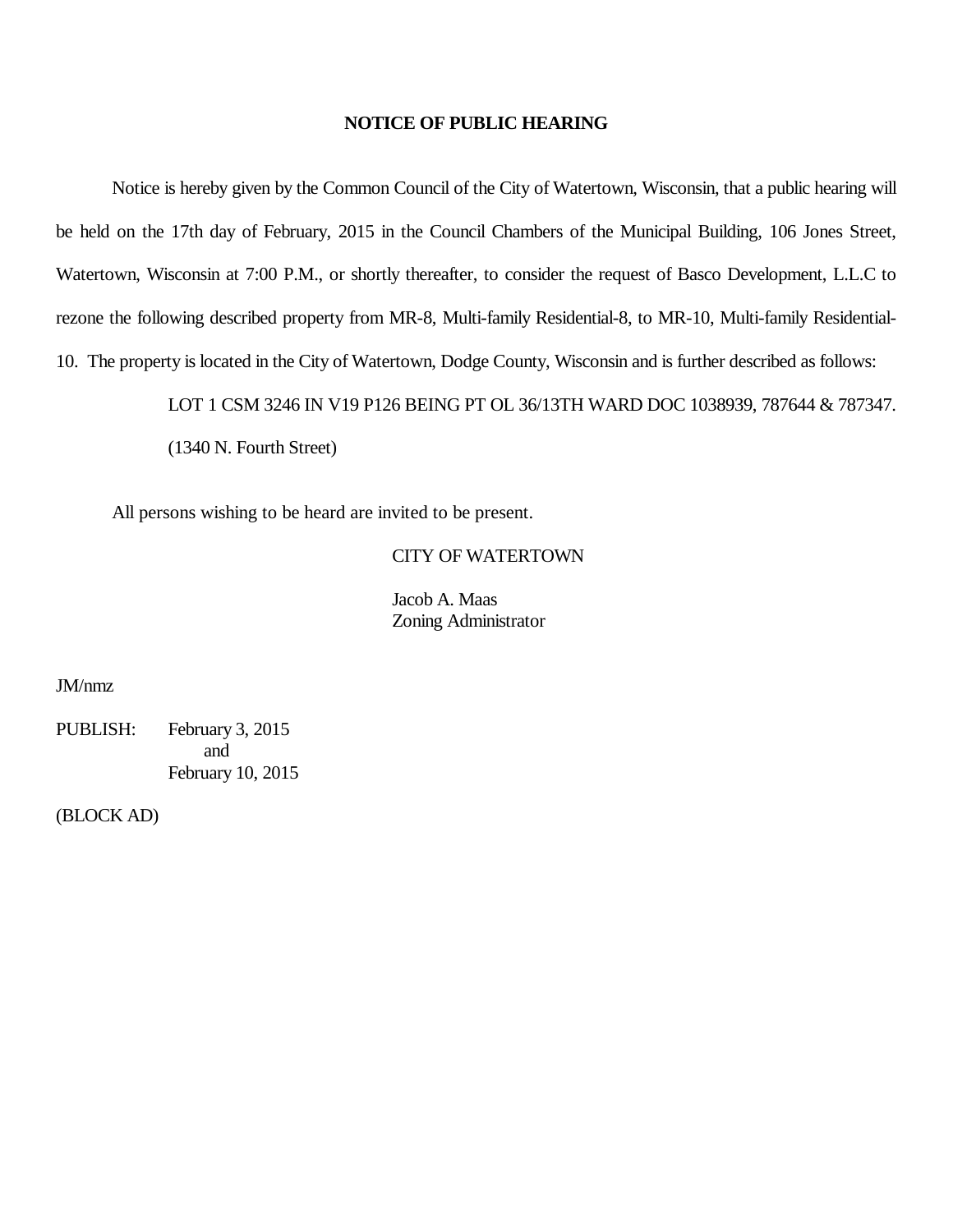#### **AMENDED SITE PLAN REVIEW COMMITTEE December 22, 2014**

The Site Plan Review Committee met on the above date at 1:30 P.M. in Room 2044 of the Municipal Building. The following members were present: Mayor John David, City Planner Mike Slavney, Jacob Maas and Doug Zwieg of the Building Safety & Zoning Department, Jaynellen Holloway and Jay Haberkorn of the Engineering Department, Greg Michalek and Tim Gordon of the Fire Department, Tim Roets of the Police Department, Cindi Braasch of the Park and Rec Department, Kevin Freber of the Wastewater Department, and Robert Schwerer of the Water Department. Also in attendance were Alderperson Augie Tietz, and Charles and Steve Boysa of BASCO Development.

Chairperson Jacob Maas called the meeting to order.

#### **1340 N. Fourth Street – Watertown Park Apartments - Boysa**

BASCO Development is proposing to erect 6 new apartment buildings with 12 units in each building for a total of 72 new apartment units. Each building will have 12 attached garages. There will be the potential of a few employees to aid in the maintenance, landscaping and cleaning of the apartment buildings. One of the six buildings will be positioned on Juneau Street with the other 5 buildings being off of N. Fourth Street (CTH R). There will also be a detached maintenance garage built on-site to house necessary maintenance materials.

Items discussed included the following:

- 1) Addresses
- 2) Landscaping
- 3) Each building will require sprinklers
- 4) A cul de sac with the proper turning radius for Fire Department equipment is required
- 5) Current zoning is MR-8. This will have to be changed to MR-10.
- 6) Amend the site plan to show green space every  $11<sup>th</sup>$  parking space
- 7) A conditional use permit (CUP) will be required for a Group Development and the 12 unit apartment buildings
- 8) There must be a 120-foot right of way for  $4<sup>th</sup>$  Street/C.T.H. R
	- a. Normal Right-of-Way width for Juneau Street
- 9) No lighting plan is required
- 10) A play area shall be added
- 11) **Fee in lieu of land shall be \$1,905 per dwelling unit.**
- **a. Fee in lieu of land shall be reviewed at Park, Recreation & Forestry Commission meeting on January 5, 2015** 12) Sidewalks

A motion was made and seconded to approve this item contingent upon the following items:

- 1) Secure MR-10 Zoning
- 2) Obtain a conditional use permit (CUP) for this project 3) Provide a cul de sac sufficient for Fire Department us
- Provide a cul de sac sufficient for Fire Department use
- 4) Amend the site plan for parking lot peninsula (every  $11<sup>th</sup>$  parking space)<br>5) Add a small play area with items such as a slide, swingset and sandbox
- 5) Add a small play area with items such as a slide, swingset and sandbox 6) Stormwater shall be reviewed by City staff
- Stormwater shall be reviewed by City staff
- 7) Water easements shall be turned over to the City
	- a. Use of 22 $^0$  connections instead of 90 $^0$  connections
- 8) Add an 8 foot paved path from 2 sites of project out to the west side of the corner (across from the west side of Meadowbrook Drive)
- 9) Lighting plan not needed as long as complex use residential lighting fixtures
- 10) Have Engineer plot 120 feet (60 feet from Centerline) Right-of-Way for 4<sup>th</sup> Street/C.T.H. R

Unanimously approved.

#### **Site Plan Review Minutes – October 13, 2014**

The minutes were reviewed and approved as submitted.

There being no further business to come before this Committee, motion was made and seconded to adjourn. So ordered.

Respectfully submitted, Nikki Zimmerman, Secretary

**NOTE: These minutes are uncorrected and any corrections made thereto will be noted in the proceedings at which these minutes are approved.**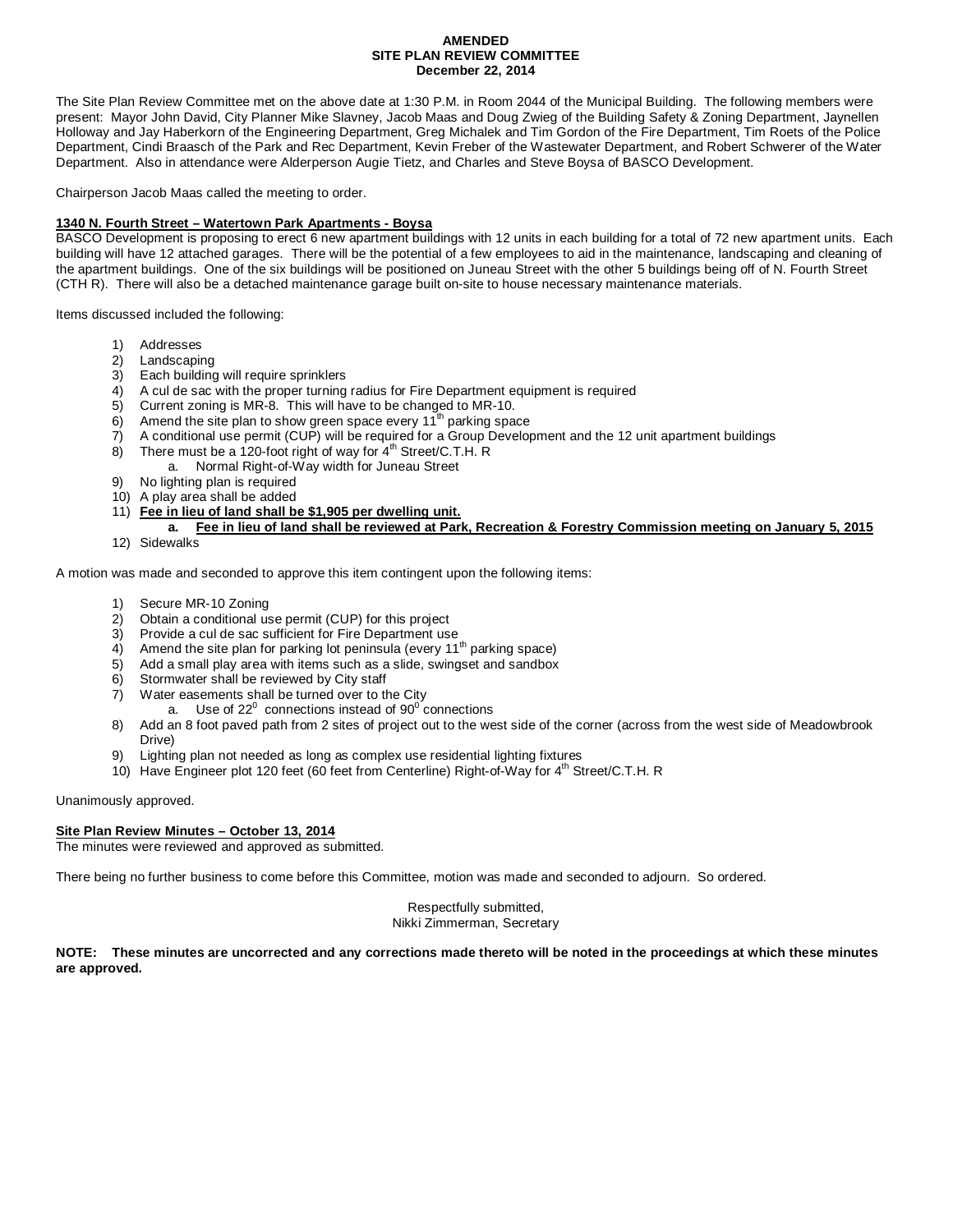#### **AMENDED SITE PLAN REVIEW COMMITTEE January 12, 2015**

The Site Plan Review Committee met on the above date at 1:30 P.M. in Room 2044 of the Municipal Building. The following members were present: Mayor John David, City Planner Mike Slavney, Jacob Maas and Doug Zwieg of the Building Safety & Zoning Department, Jaynellen Holloway and Jay Haberkorn of the Engineering Department, Rick Schultz of the Street Department, Greg Michalek of the Fire Department, Curt Kleppin of the Police Department, Cindi Braasch of the Park and Rec Department, and Robert Schwerer of the Water Department. Also in attendance were Secretary Nikki Zimmerman and Jacob Wegner.

Chairperson Jacob Maas called the meeting to order.

#### **1231 Wakoka Street – Jacob Wegner – Personal Storage Units**

Jacob Wegner was present to discuss the two (2) new personal storage units he is proposing for 1231 Wakoka Street. The property is currently zoned GI, General Industrial. The storage units would be erected in four (4) phases. Phase I would be a northeast section measuring 54' x 92'. Phase II would be a northwest section measuring 54' x 92'. Phase III would be a southeast section measuring 54' x 92' and Phase IV would be a southwest section measuring 54' 92'. The following items were discussed:

-Phases I and II may be completed together.

- -The existing 54' x 159' building will remain on the property until Phase IV.
- -The proposed new buildings will be the same as the other personal storage buildings Mr. Wegner has built in the City of Watertown. -The storage units will be unheated and storage of fuel or vehicles containing fuel will not be allowed.
- -Drainage needs to be toward the street.

-Stormwater calculations shall be submitted to ensure proper drainage.

- -The driveway on Wakoka Street must be trimmed to have a maximum opening of 35'.
- -The lighting on the storage units will consist of can lights in the soffit no lighting plan is required.

Motion was made and seconded to recommend approval to the Plan Commission for a conditional use permit with the following requirements:

- 1) Stormwater calculations must be completed.
- 2) If needed, stormwater inlets shall be provided.
- 3) Review this proposed project with the current stormwater study for the area.
- 4) At the time the second building is erected, remove the two existing driveways and provide a maximum 35' wide driveway on Wakoka Street extending the center aisle out to the street,
- 5) Replace the gravel areas with grass on the west side of Phase IV and south side of Phases III & IV to the street when the buildings have been built.
- 6) The photometric plan shall be waived if the proposed personal storage buildings remain consistent with personal storage buildings built by Mr. Wegner in the past using only can lights in the eves of the buildings.
- 7) Fuel storage or fuel in vehicle tanks or equipment tanks shall not be allowed in the personal storage buildings.

Unanimously approved.

#### **Site Plan Review Minutes – December 22, 2014**

It was noted that the following additions should be made to the December 22, 2014 Site Plan Review Minutes:

1) Fee in lieu of land shall be \$1,905 per dwelling unit a. Fee in lieu of land shall be reviewed at Park, Recreation & Forestry Commission meeting on January 5, 2015

The minutes were approved with said amendment.

There being no further business to come before this Committee, motion was made and seconded to adjourn. So ordered.

Respectfully submitted, Nikki Zimmerman, Secretary

**NOTE: These minutes are uncorrected and any corrections made thereto will be noted in the proceedings at which these minutes are approved.**